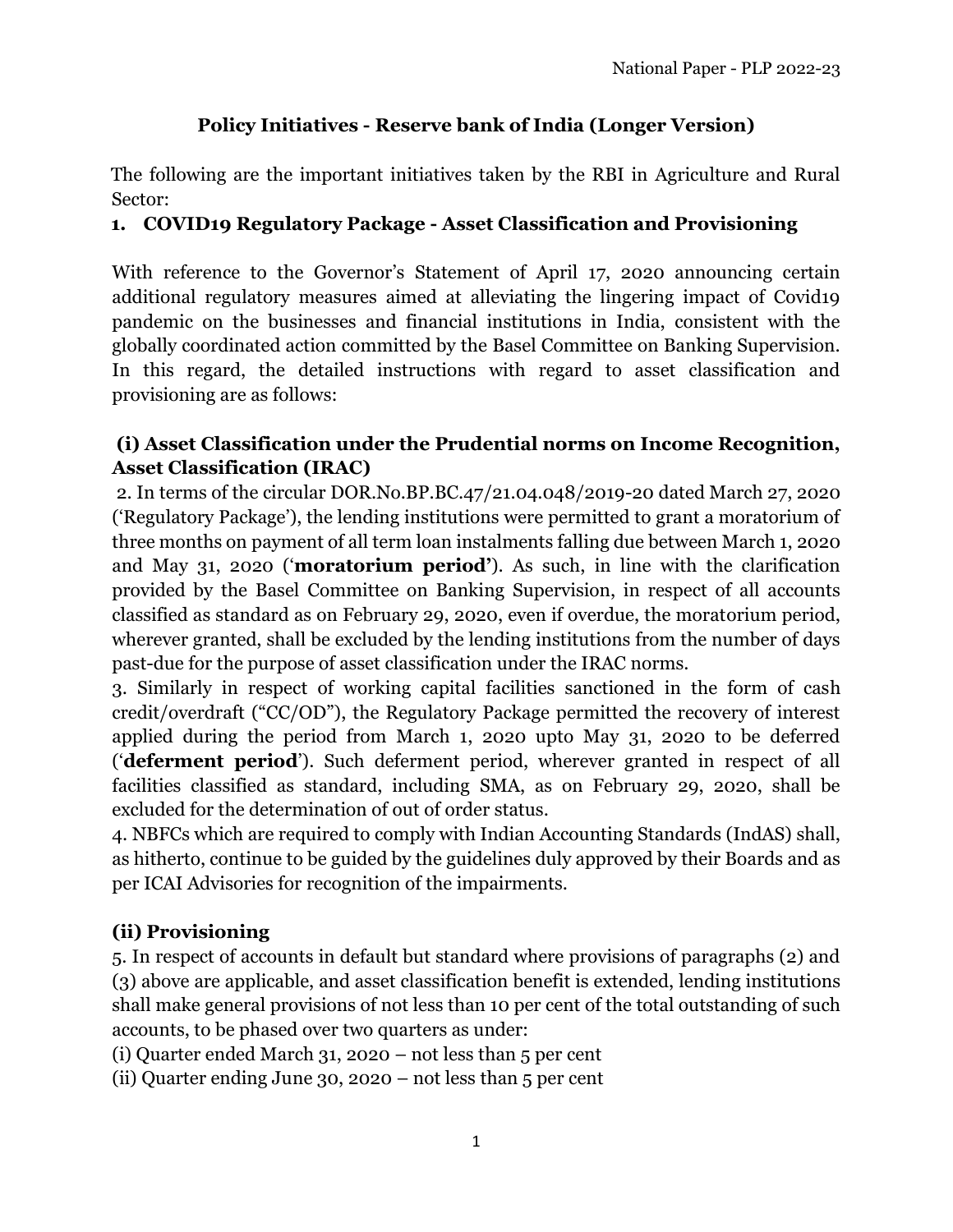6. The above provisions may be adjusted against the actual provisioning requirements for slippages from the accounts reckoned for such provisions. The residual provisions at the end of the financial year can be written back or adjusted against the provisions required for all other accounts.

7. The above provisions shall not be reckoned for arriving at net NPAs till they are adjusted against the actual provisioning requirements as under paragraph 6 above. Further, till such adjustments, these provisions shall not be netted from gross advances but shown separately in the balance sheet as appropriate.

8. All other provisions required to be maintained by lending institutions, including the provisions for accounts already classified as NPA as on February 29, 2020 as well as subsequent ageing in these accounts, shall continue to be made in the usual manner.

## *Other Conditions*

9. The exclusions permitted in terms of para 2 and 3 above shall be duly reckoned by the lending institutions in their supervisory reporting as well as reporting to credit information companies (CICs); i.e., the days past due and SMA status, where applicable, as on March 1, 2020 will remain unchanged till May 31, 2020.

10. The lending institutions shall suitably disclose the following in the 'Notes to Accounts' while preparing their financial statements for the half year ending September 30, 2020 as well as the financial years 2019-20 and 2020-2021:

(i) Respective amounts in SMA/overdue categories, where the moratorium/deferment was extended, in terms of paragraph 2 and 3;

(ii) Respective amount where asset classification benefits is extended.

(iii) Provisions made during the Q4FY2020 and Q1FY2021 in terms of paragraph 5;

(iv) Provisions adjusted during the respective accounting periods against slippages and the residual provisions in terms of paragraph 6.

## *(RBI/2019-20/220 DOR.No.BP.BC.63/21.04.048/2019-20 dated 17 April 2020 )*

# **2. Interest Subvention (IS) and Prompt Repayment Incentive (PRI) for Short Term Crop Loans during the years 2018-19 and 2019-20: Extended Period on account of Covid-19**

With reference to RBI circular FIDD.CO.FSD.BC.No.15/05.02.001/2018-19 dated March 7, 2019 regarding Interest Subvention Scheme for Short Term Crop Loans during the years 2018-19 and 2019-20.

2. In the wake of the nationwide lockdown due to outbreak of Covid -19 pandemic and the resultant restrictions imposed on movement of people, many farmers are not able to travel to bank branches for payment of their short term crop loan dues. As per RBI circular dated March 27, 2020 regarding Covid 19-Regulatory Package, moratorium has been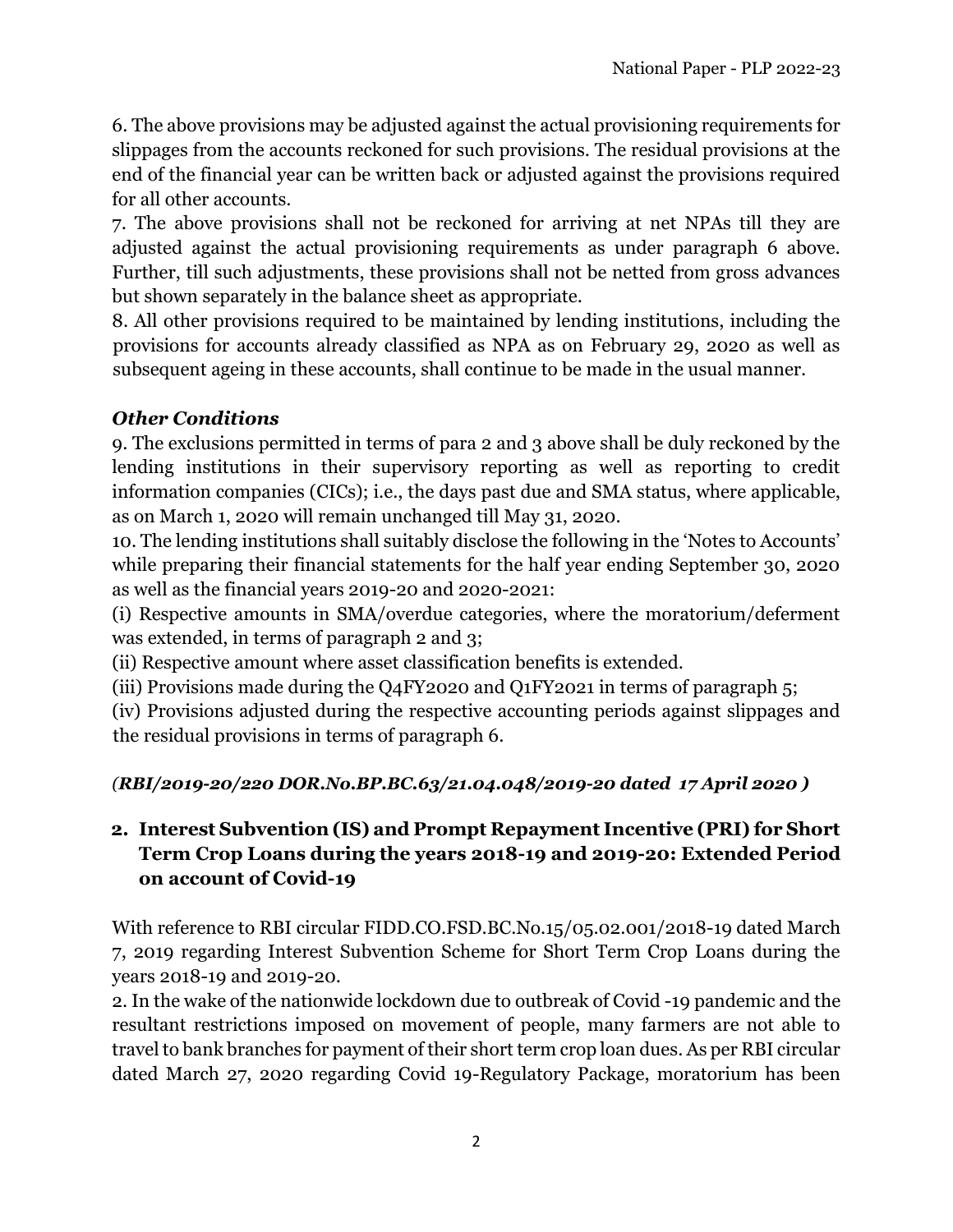granted for three months on payment of installments falling due between March 1, 2020 and May 31, 2020 in respect of all term loans including short term crop loans.

3. Accordingly, to ensure that farmers do not have to pay penal interest and at the same time continue getting the benefits of interest subvention scheme, Government has decided to continue the availability of 2% IS and 3% PRI to farmers for the extended period of repayment upto 31.05.2020 or date of repayment, whichever is earlier, for short term crop loans upto ₹3 lakh per farmer which have become due between March 01, 2020 and May 31, 2020.

4. Banks are therefore advised to extend the benefit of IS of 2% and PRI of 3% for short term crop loans upto  $\overline{\tau}$  3 lakh to farmers whose accounts have become due or shall become due between March 1, 2020 and May 31, 2020

#### *(RBI/2019-20/224 FIDD.CO.FSD.BC.No.24/05.02.001/2019-20 dated April 21, 2020)*

### **3. COVID-19 – Regulatory Package**

With reference to the Circular DOR.No.BP.BC.47/21.04.048/2019-20 dated March 27, 2020 and Circular DOR.No.BP.BC.63/21.04.048/2019-20 dated April 17, 2020 announcing certain regulatory measures in the wake of the disruptions on account of COVID-19 pandemic and the consequent asset classification and provisioning norms. As announced in the Governor's Statement of May 22, 2020, the intensification of COVID-19 disruptions has imparted priority to relaxing repayment pressures and improving access to working capital by mitigating the burden of debt servicing, prevent the transmission of financial stress to the real economy, and ensure the continuity of viable businesses and households. Consequently, the detailed instructions in this regard are as follows:

#### **(i) Rescheduling of Payments – Term Loans and Working Capital Facilities**

2. In view of the extension of lockdown and continuing disruption on account of COVID-19, all commercial banks (including regional rural banks, small finance banks and local area banks), co-operative banks, All-India Financial Institutions, and Non-banking Financial Companies (including housing finance companies) ("lending institutions") are permitted to extend the moratorium by another three months i.e. from June 1, 2020 to August 31, 2020 on payment of all instalments in respect of term loans (including agricultural term loans, retail and crop loans). Accordingly, the repayment schedule for such loans as also the residual tenor, will be shifted across the board. Interest shall continue to accrue on the outstanding portion of the term loans during the moratorium period.

3. In respect of working capital facilities sanctioned in the form of cash credit/overdraft  $({\rm ^{\circ}CC/OD}^{\circ})$ , lending institutions are permitted to allow a deferment of another three months, from June 1, 2020 to August 31, 2020, on recovery of interest applied in respect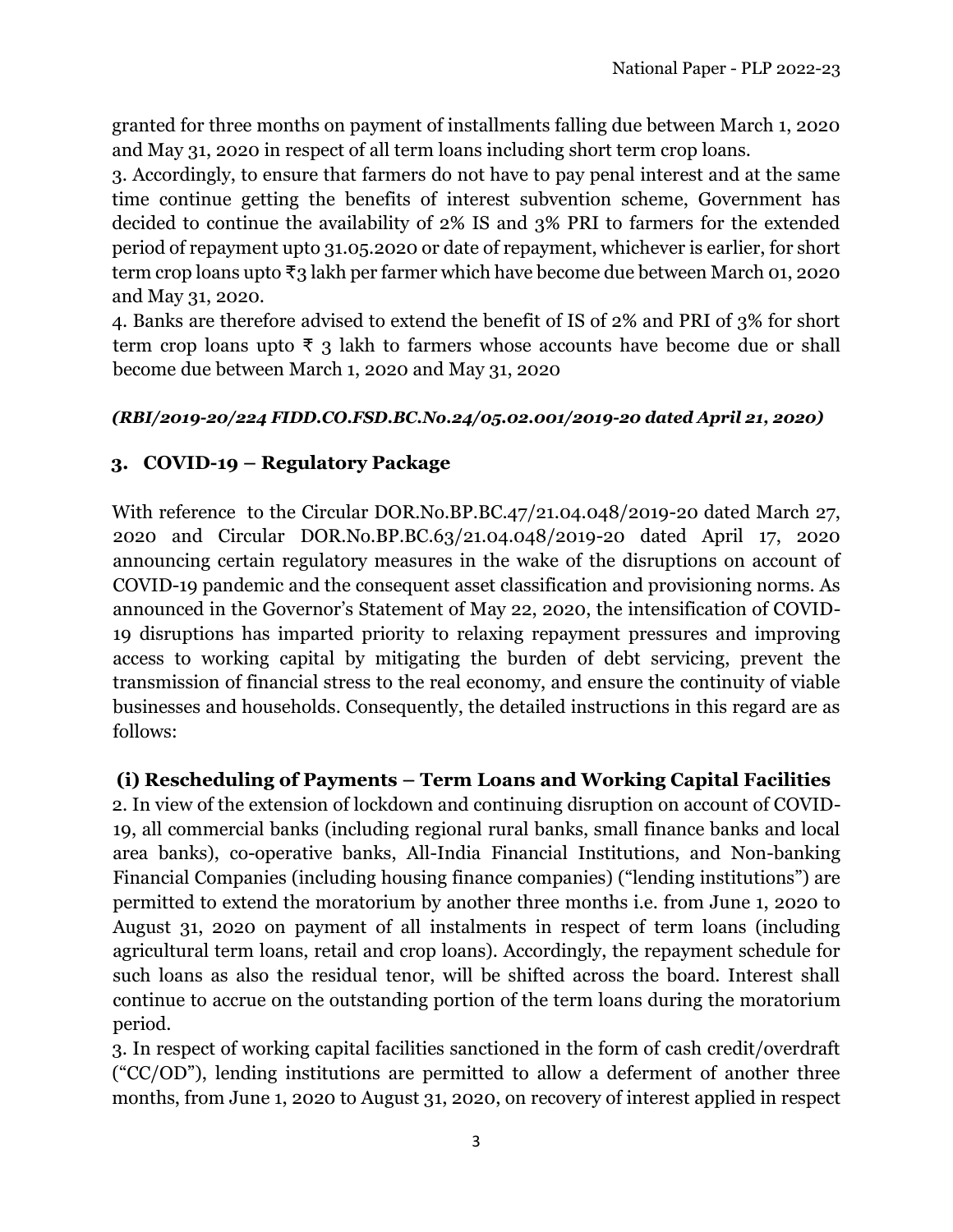of all such facilities. Lending institutions are permitted, at their discretion, to convert the accumulated interest for the deferment period up to August 31, 2020, into a funded interest term loan (FITL) which shall be repayable not later than March 31, 2021.

### **(ii) Easing of Working Capital Financing**

4. In respect of working capital facilities sanctioned in the form of CC/OD to borrowers facing stress on account of the economic fallout of the pandemic, lending institutions may, as a one-time measure,

(i) recalculate the 'drawing power' by reducing the margins till August 31, 2020. However, in all such cases where such a temporary enhancement in drawing power is considered, the margins shall be restored to the original levels by March 31, 2021; and/or,

(ii) review the working capital sanctioned limits upto March 31, 2021, based on a reassessment of the working capital cycle.

5. The above measures shall be contingent on the lending institutions satisfying themselves that the same is necessitated on account of the economic fallout from COVID-19. Further, accounts provided relief under these instructions shall be subject to subsequent supervisory review with regard to their justifiability on account of the economic fallout from COVID-19.

6. Lending institutions may, accordingly, put in place a Board approved policy to implement the above measures.

#### **Asset Classification**

7. The conversion of accumulated interest into FITL, as permitted in terms of paragraph 3 above, and the changes in the credit terms permitted to the borrowers to specifically tide over economic fallout from COVID-19 in terms of paragraph 4 above, will not be treated as concessions granted due to financial difficulty of the borrower, under Paragraph 2 of the Annex to the Reserve Bank of India (Prudential Framework for Resolution of Stressed Assets) Directions, 2019 dated June 7, 2019 ('**Prudential Framework'**), and consequently, will not result in asset classification downgrade.

8. In respect of accounts classified as standard as on February 29, 2020, even if overdue, the moratorium period, wherever granted in respect of term loans, shall be excluded by the lending institutions from the number of days past-due for the purpose of asset classification under the IRAC norms. The asset classification for such accounts shall be determined on the basis of revised due dates and the revised repayment schedule.

9. Similarly, in respect of working capital facilities sanctioned in the form of cash credit/overdraft ("CC/OD"), where the account is classified as standard, including SMA, as on February 29, 2020, the deferment period, wherever granted in terms of paragraph 3 above shall be excluded for the determination of out of order status.

10. All other provisions of circulars dated March 27, 2020 and April 17, 2020 shall remain applicable *mutatis mutandis.*

*(RBI/2019-20/244 DOR.No.BP.BC.71/21.04.048/2019-20 dated May 23 , 2020.)*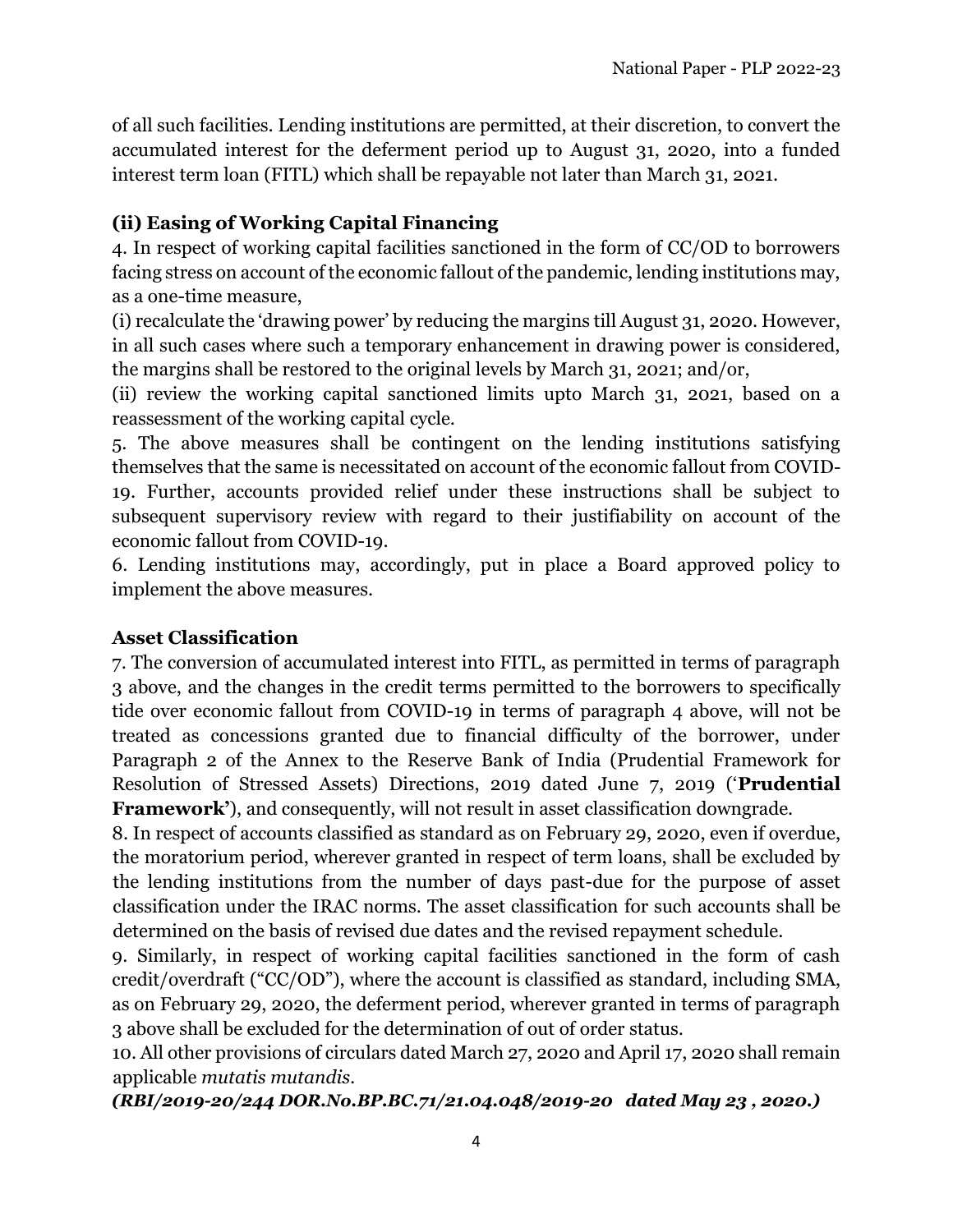# **4. Resolution Framework for COVID-19-related Stress – Financial Parameters**

RBI envisages constitution of an Expert Committee by the Reserve Bank to make recommendations on the required financial parameters with sector specific benchmark ranges for such parameters to be factored in the resolution plans in respect of borrowers eligible under Part B of the Annex to the Resolution Framework.

2. The Reserve Bank had accordingly set up an Expert Committee with Shri K. V. Kamath as the Chairperson, as announced in the press release dated August 7, 2020. The Expert Committee has since submitted its recommendations to the Reserve Bank on September 4, 2020, which have been broadly accepted by the Reserve Bank.

3. Accordingly, all lending institutions shall mandatorily consider the following key ratios while finalizing the resolution plans in respect of eligible borrowers under Part B of the Annex to the Resolution Framework

| <b>Key Ratio</b>          | <b>Definition</b>                                           |
|---------------------------|-------------------------------------------------------------|
| <b>Total Outside</b>      | Addition of long-term debt, short term debt, current        |
| Liabilities / Adjusted    | liabilities and provisions along with deferred tax          |
| <b>Tangible Net Worth</b> | liability divided by tangible net worth net of the          |
| (TOL/ATNW)                | investments and loans in the group and outside entities.    |
|                           | Addition of short term and long-term debt divided by        |
| Total Debt / EBITD        | addition of profit before tax, interest and finance         |
|                           | charges along with depreciation and amortisation.           |
| <b>Current Ratio</b>      | Current assets divided by current liabilities               |
|                           |                                                             |
| Debt Service Coverage     | For the relevant year addition of net cash accruals along   |
| Ratio (DSCR)              | with interest and finance charges divided by addition of    |
|                           | current portion of long term debt with interest and         |
|                           | finance charges.                                            |
| Debt Service<br>Average   | Over the period of the loan addition of net cash accruals   |
| Coverage Ratio (ADSCR)    | along with interest and finance charges divided by          |
|                           | addition of current portion of long term debt with interest |
|                           | and finance charges.                                        |

**4.** The sector-specific thresholds (ceilings or floors, as the case may be) for each of the above key ratios that should be considered by the lending institutions in the resolution assumptions with respect to an eligible borrower are given in the **Annex**. In respect of those sectors where the sector-specific thresholds have not been specified, lending institutions shall make their own internal assessments regarding TOL/ATNW and Total Debt/EBITDA. However, the current ratio and DSCR in all cases shall be 1.0 and above, and ADSCR shall be 1.2 and above.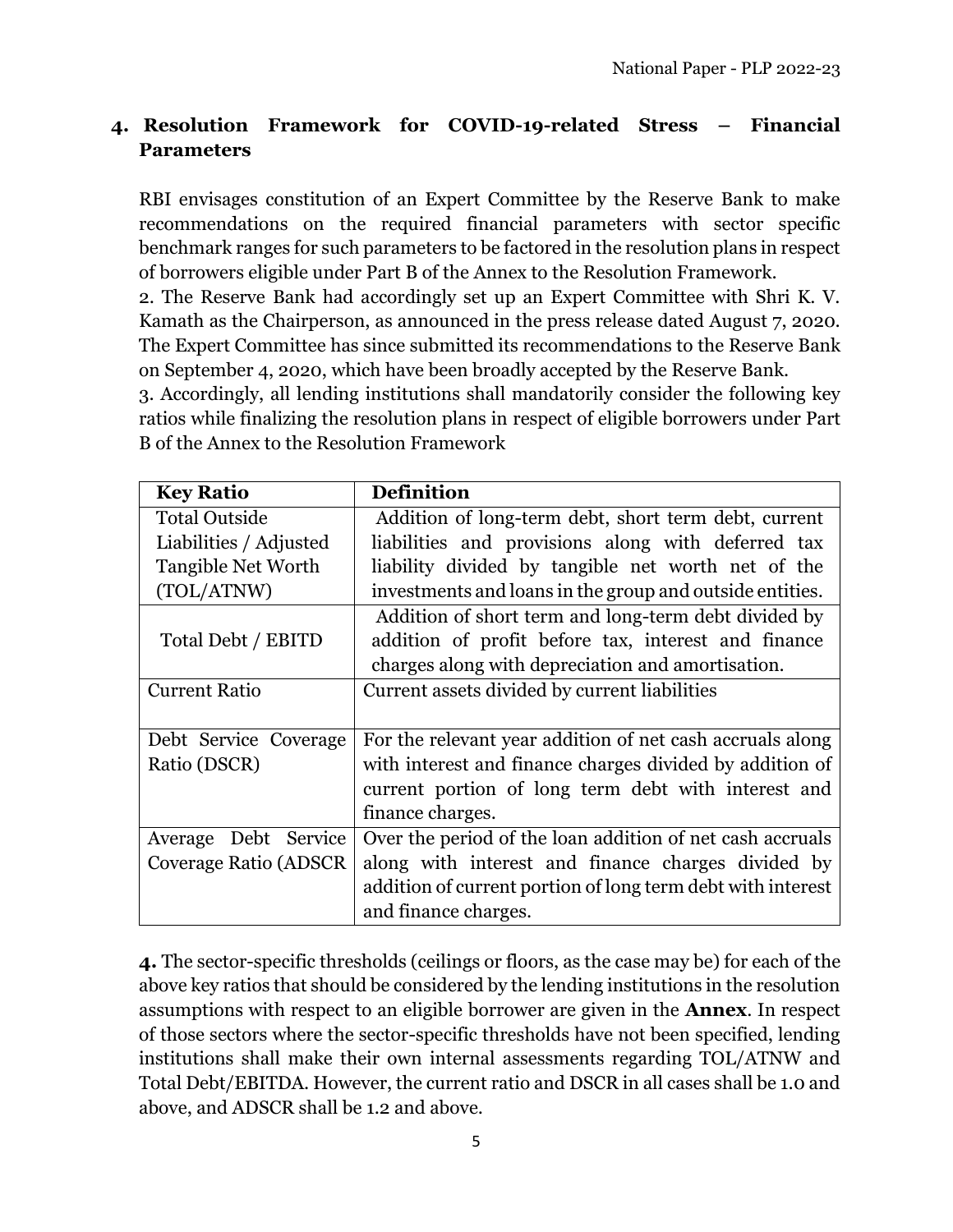5. Lending institutions are free to consider other financial parameters as well while finalizing the resolution assumptions in respect of eligible borrowers apart from the above mandatory key ratios and the sector-specific thresholds that have been prescribed. The above requirements are applicable even in cases when there is only one lending institution with exposure to an eligible borrower.

6. The ratios prescribed in paragraph 4 are intended as floors or ceilings, as the case may be, but the resolution plans shall take into account the pre-Covid-19 operating and financial performance of the borrower and impact of Covid-19 on its operating and financial performance at the time of finalising the resolution plan, to assess the cashflows in subsequent years, while stipulating appropriate ratios in each case.

7. Given the differential impact of the pandemic on various sectors/entities, the lending institutions may, at their discretion, adopt a graded approach depending on the severity of the impact on the borrowers, while preparing or implementing the resolution plan. Such graded approach may also entail classification of the impact on the borrowers into mild, moderate and severe, as recommended by the Committee.

8. Lending institutions are expected to ensure compliance to TOL/ATNW agreed as per the resolution plan at the time of implementation itself. Nevertheless, in all cases, this ratio shall have to be maintained as per the resolution plan by March 31, 2022 and on an ongoing basis thereafter. However, wherever the resolution plan envisages equity infusion, the same may be suitably phased-in over this period. All other key ratios shall have to be maintained as per the resolution plan by March 31, 2022 and on an ongoing basis thereafter.

9. The compliance in regard to meeting the agreed ratios must be monitored as financial covenants on an ongoing basis, and during subsequent credit reviews. Any such breach not rectified within a reasonable period, in terms of the loan contract, will be considered as financial difficulty.

#### **Other Clarifications - Applicability of ICA and Escrow account**

10. The various requirements of the Resolution Framework, especially the mandatory requirement of ICA, wherever applicable, and maintenance of an escrow account after implementation of a resolution plan, shall be applicable at the borrower-account level, i.e. the legal entities to which the lending institutions have exposure to, which could include a special purpose vehicle having a legal-entity status, set up for a project.

11. It is further clarified that signing of ICA is a mandatory requirement for all lending institutions in all cases involving multiple lending institutions, where the resolution process is invoked, and the requirement of additional provisions if the ICA is not signed within 30 days of invocation does not substitute for the mandatory nature of ICA. Compliance with this regulatory requirement shall be assessed for all lending institutions as part of the supervisory review.

*(RBI/2020-21/34 DOR.No.BP.BC/13/21.04.048/2020-21 dated September 07, 2020)*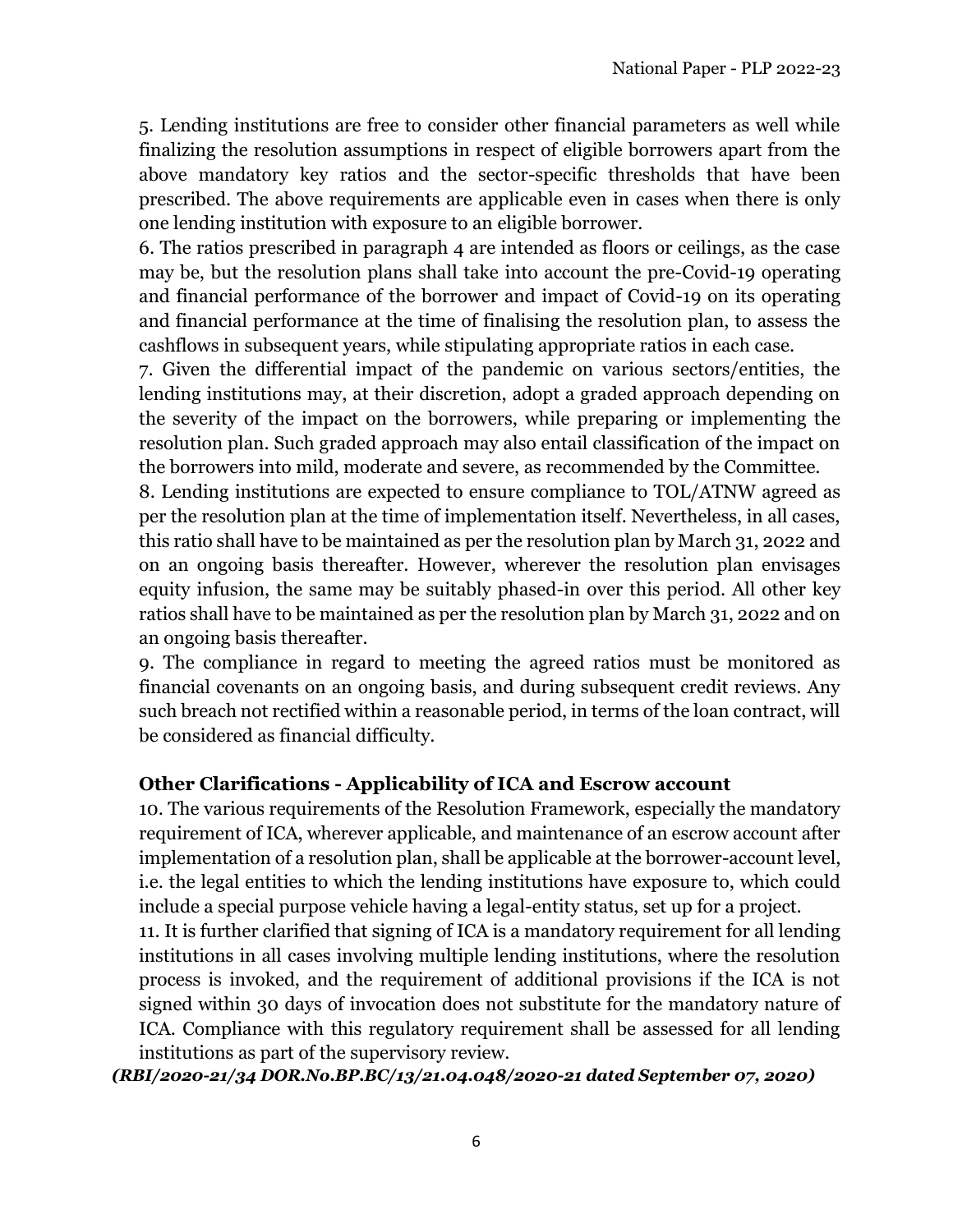# **5. Interest Subvention (IS) and Prompt Repayment Incentive (PRI) for Short Term Loans for Agriculture including Animal Husbandry, Dairy and Fisheries for extended period on account of Covid-19**

- i. RBI advising banks on the Governments' decision to continue the availability of 2% IS and 3% PRI to farmers for the extended period of repayment upto May 31, 2020 or date of repayment, whichever is earlier.
- ii. In view of the extension of lockdown and continuing disruption on account of COVID-19, the RBI *vide* circular dated May 23, 2020 has permitted all lending institutions to extend moratorium by another three months, i.e., upto August 31, 2020. In order to ensure that farmers do not pay higher interest during the extended moratorium period, the Government has decided to continue the availability of 2% IS and 3% PRI to farmers for the extended period of repayment upto August 31, 2020 or date of repayment, whichever is earlier. This benefit will be applicable to all short term loans for Agriculture and Animal Husbandry, Dairy and Fisheries (AHDF) upto ₹3 lakh per farmer (upto ₹2 lakh for AHDF farmers).

*(RBI/2019-20/ 250 - FIDD.CO.FSD.BC.No. 25/05.02.001/2019-20 dated June 4, 2020)*

**6. Master Circular – Deendayal Antyodaya Yojana - National Rural Livelihoods Mission (DAY-NRLM)** 

The Master Circular has been suitably updated by incorporating the modifications in DAY-NRLM scheme issued up to September 18, 2020, which are listed in the appendix and also been placed on website (https://www.rbi.org.in).

**(RBI/2020-21/39 - FIDD.GSSD.CO.BC. No.06/09.01.01/2020-21 dated September 18,2020)**

## **7. Credit flow to Micro, Small and Medium Enterprises Sector**

- i. RBI vide their circular RPCD.PLNFS.BC.No.63/06.02.31/2006-07 dated April 4, 2007 containing definition of Micro, Small and Medium Enterprises as per Section 7 (I) of the Micro Small and Medium Enterprises Development Act, 2006.
- ii. Government of India (GoI), vide Gazette Notification S.O. 2119 (E) dated June 26, 2020, has notified new criteria for classifying the enterprises as Micro, Small and Medium enterprises. The new criteria will come into effect from July 1, 2020. The details are as under:

## **a. Classification of enterprises**

An enterprise shall be classified as a Micro, Small or Medium enterprise on the basis of the following criteria, namely: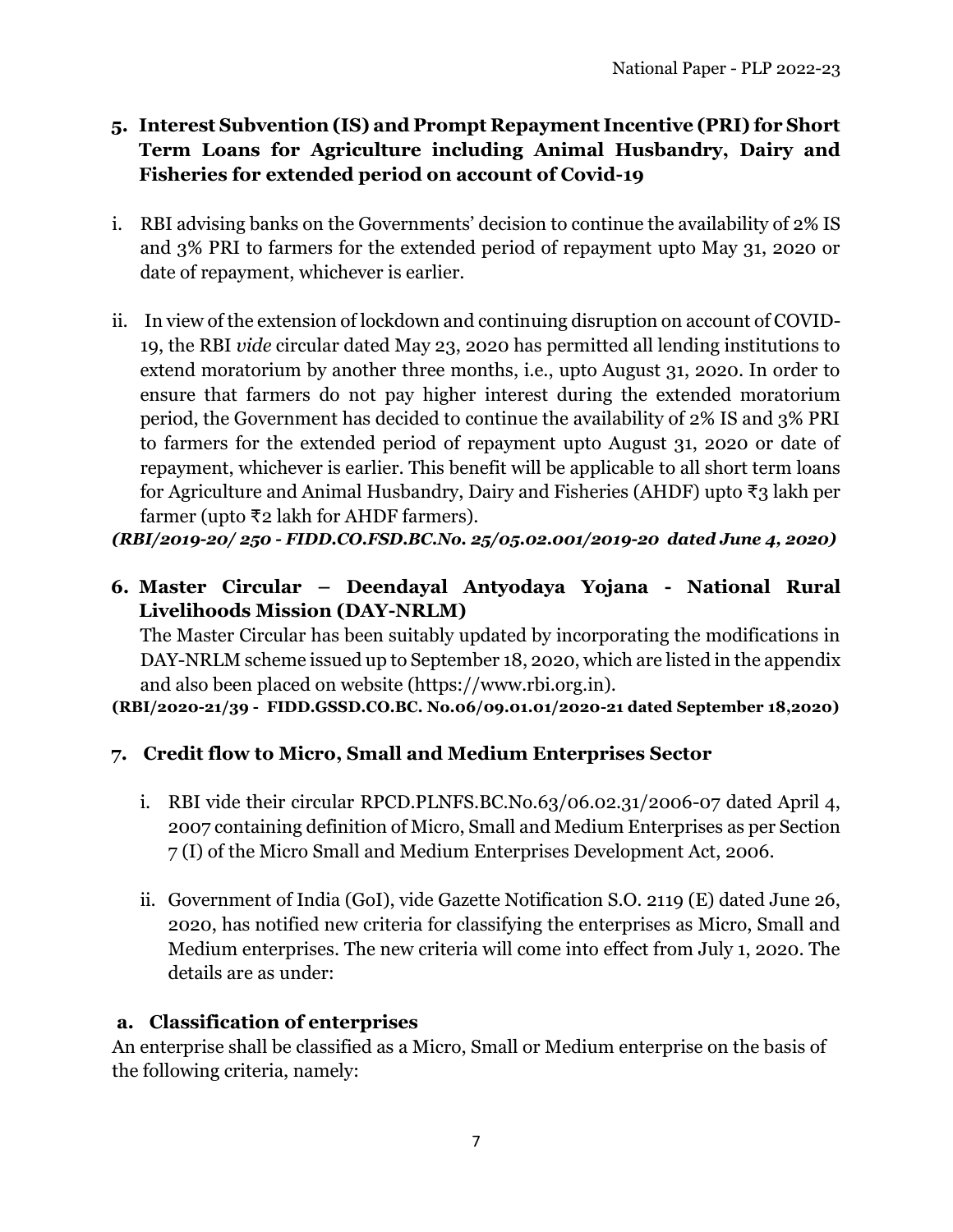(i) a *micro enterprise*, where the investment in plant and machinery or equipment does not exceed one crore rupees and turnover does not exceed five crore rupees;

(ii) a *small enterprise*, where the investment in plant and machinery or equipment does not

exceed ten crore rupees and turnover does not exceed fifty crore rupees; and (iii) a *medium enterprise*, where the investment in plant and machinery or equipment does not exceed fifty crore rupees and turnover does not exceed two hundred and fifty crore rupees

# **b. Composite criteria of investment and turnover for classification**

(i) A composite criterion of investment and turnover shall apply for classification of an enterprise as micro, small or medium.

(ii) If an enterprise crosses the ceiling limits specified for its present category in either of the two criteria of investment or turnover, it will cease to exist in that category and be placed in the next higher category but no enterprise shall be placed in the lower category unless it goes below the ceiling limits specified for its present category in both the criteria of investment as well as turnover.

(iii) ) All units with Goods and Services Tax Identification Number (GSTIN) listed against the same Permanent Account Number (PAN) shall be collectively treated as one enterprise and the turnover and investment figures for all of such entities shall be seen together and only the aggregate values will be considered for deciding the category as micro, small or medium enterprise.

## **c. Calculation of investment in plant and machinery or equipment**

(i) The calculation of investment in plant and machinery or equipment will be linked to the Income Tax Return (ITR) of the previous years filed under the Income Tax Act, 1961. (ii) In case of a new enterprise, where no prior ITR is available, the investment will be based on self-declaration of the promoter of the enterprise and such relaxation shall end after the 31st March of the financial year in which it files its first ITR.

(iii) The expression ''plant and machinery or equipment'' of the enterprise, shall have the same meaning as assigned to the plant and machinery in the Income Tax Rules, 1962 framed under the Income Tax Act, 1961 and shall include all tangible assets (other than land and building, furniture and fittings).

(iv) The purchase (invoice) value of a plant and machinery or equipment, whether purchased first hand or second hand, shall be taken into account excluding Goods and Services Tax (GST), on self-disclosure basis, if the enterprise is a new one without any ITR.

(v) The cost of certain items specified in the *Explanation I* to sub-section (1) of section 7 of the Act shall be excluded from the calculation of the amount of investment in plant and machinery.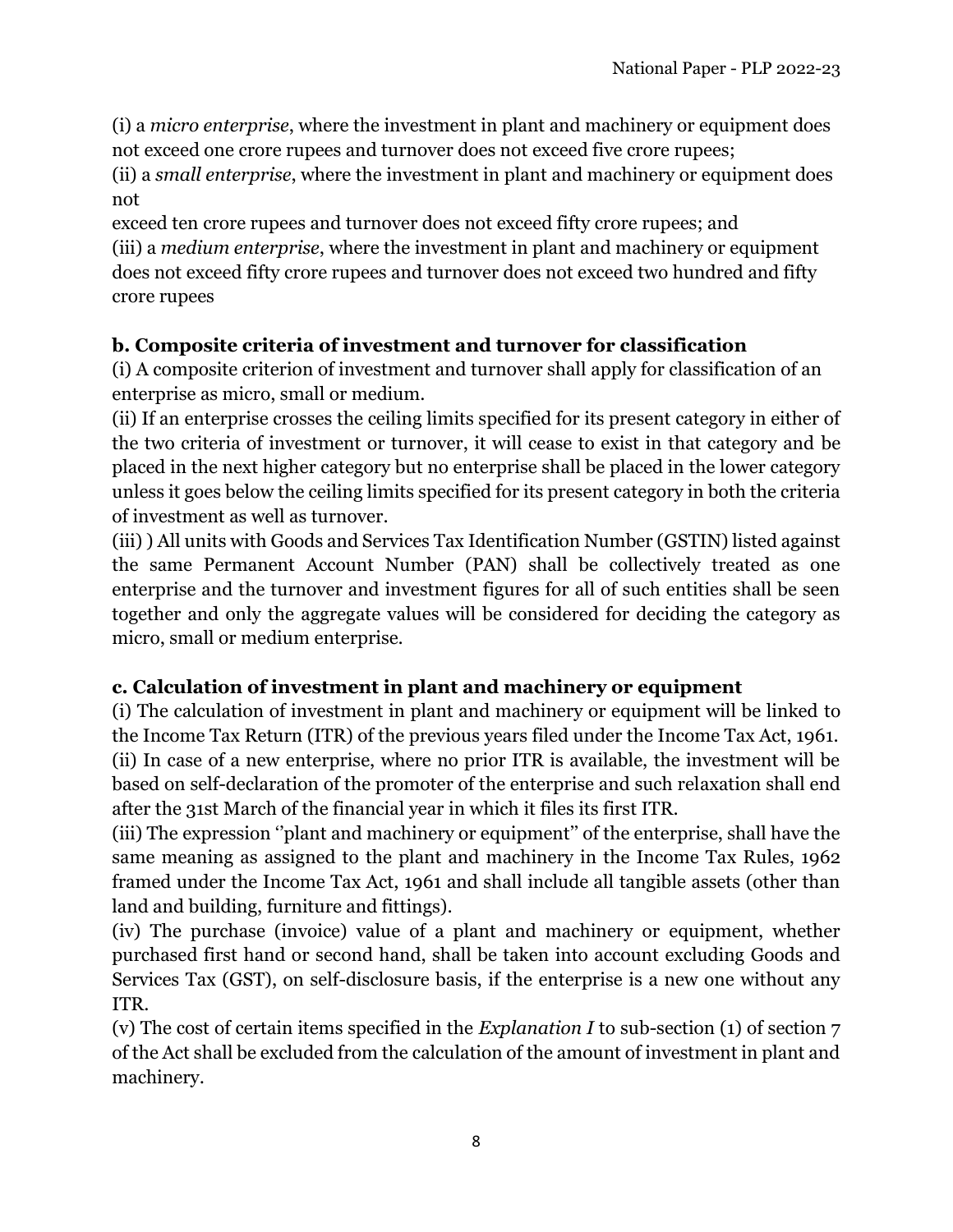# **d. Calculation of turnover**

(i) Exports of goods or services or both, shall be excluded while calculating the turnover of any enterprise whether micro, small or medium, for the purposes of classification. (ii) Information as regards turnover and exports turnover for an enterprise shall be linked to the Income Tax Act or the Central Goods and Services Act (CGST Act) and the GSTIN. (iii) The turnover related figures of such enterprise which do not have PAN will be considered on self-declaration basis for a period up to 31st March, 2021 and thereafter, PAN and GSTIN shall be mandatory.

**e.** In case of an upward change in terms of investment in plant and machinery or equipment or turnover or both, and consequent re-classification, an enterprise will maintain its prevailing status till expiry of one year from the close of the year of registration. In case of reverse-graduation of an enterprise, whether as a result of reclassification or due to actual changes in investment in plant and machinery or equipment or turnover or both, and whether the enterprise is registered under the Act or not, the enterprise will continue in its present category till the closure of the financial year and it will be given the benefit of the changed status only with effect from 1st April of the financial year following the year in which such change took place. Other aspects relating to registration of enterprises, grievance redressal, etc. are mentioned in the Gazette Notification S.O. 2119 (E) dated June 26, 2020.

**f.** The above instructions supersedes RBI's earlier guidelines dated April 4, 2007, except paragraph 6 relating to delayed payment to micro and small enterprises.

*(RBI/2020-21/10- FIDD.MSME & NFS . BC No. 3/06.02.31/2020-21 dated July 02, 2020)*

## **8.** Micro, Small and Medium Enterprises (MSME) sector – Restructuring of **Advances**

In view of the continued need to support the viable MSME entities on account of the fallout of Covid19 and to align these guidelines with the Resolution Framework for COVID 19 – related Stress announced for other advances, it has been decided to extend the scheme permitted in terms of the aforesaid circular. Accordingly, existing loans to MSMEs classified as 'standard' may be restructured without a downgrade in the asset classification, subject to the following condition:

- (i) The aggregate exposure, including non-fund based facilities, of banks andNBFCs to the borrower does not exceed ₹25 crore as on March 1, 2020.
- (ii) The borrower's account was a 'standard asset' as on March 1, 2020.
- (iii) The restructuring of the borrower account is implemented by March 31, 2021.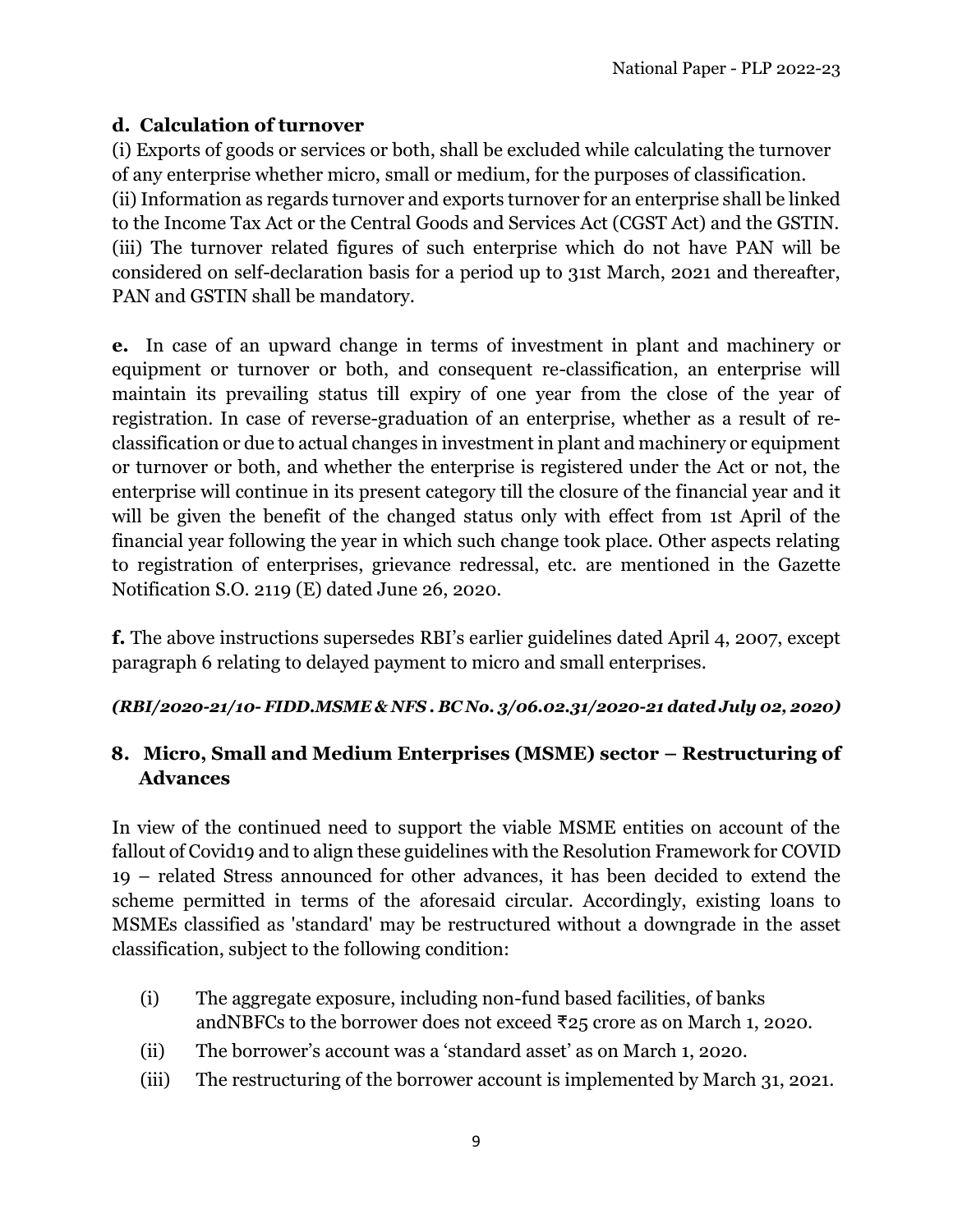- (iv) The borrowing entity is GST-registered on the date of implementation of therestructuring. However, this condition will not apply to MSMEs that are exempt from GST-registration. This shall be determined on the basis of exemption limit obtaining as on March 1, 2020.
- (v) Asset classification of borrowers classified as standard may be retained as such, whereas the accounts which may have slipped into NPA category between March 2, 2020 and date of implementation may be upgraded as 'standard asset', as on the date of implementation of the restructuring plan. The asset classification benefit will be available only if the restructuring is done as per provisions of this circular.
- (vi) As hitherto, for accounts restructured under these guidelines, banks shall maintain additional provision of 5% over and above the provision already held by them.

#### *(RBI/2020-21/17 - DOR.No.BP.BC/4/21.04.048/2020-21 August 06, 2020*